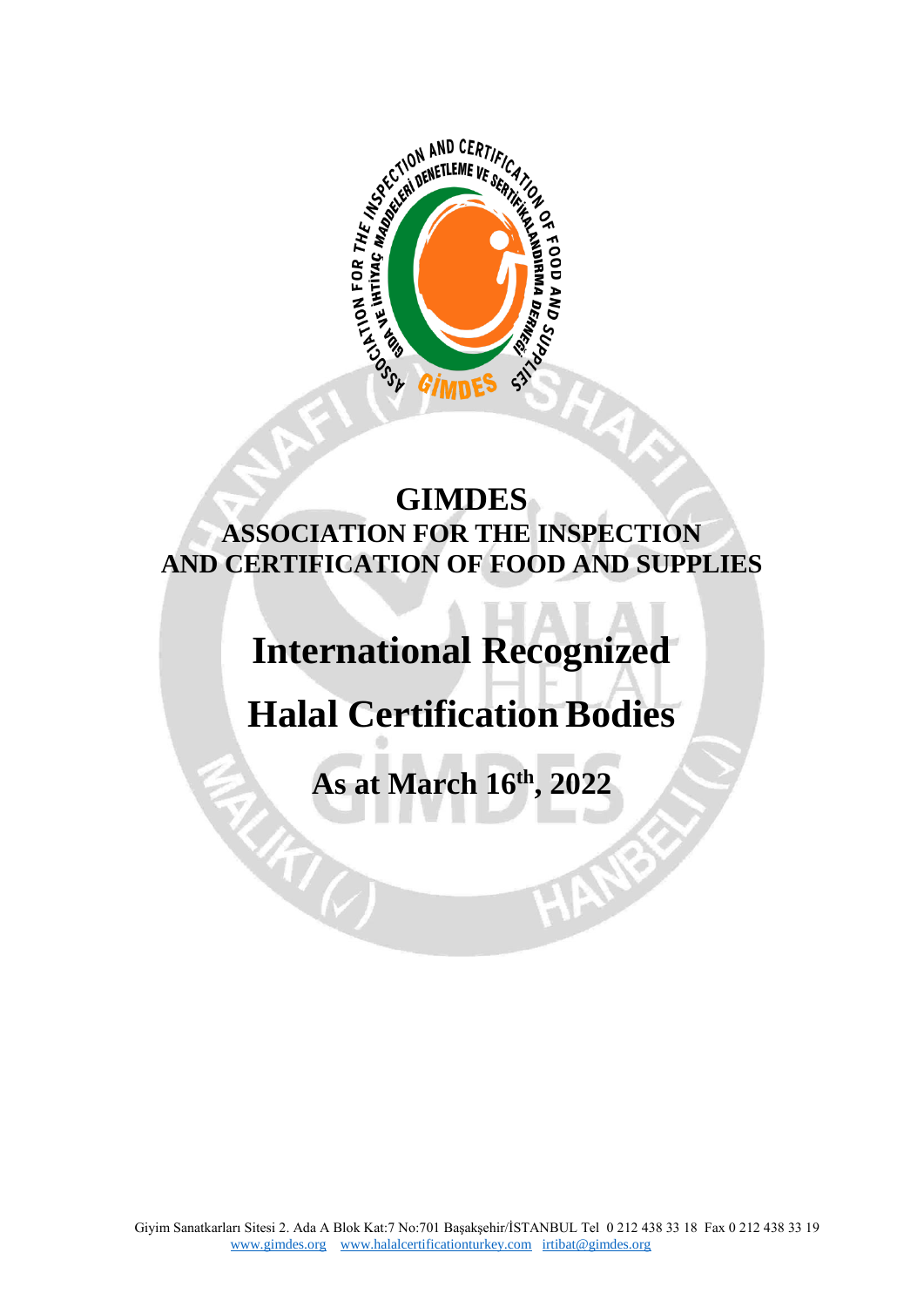## **GIMDES International Recognized Halal Certification Bodies**

| <b>Name of Halal</b><br><b>Certification Bodies</b>                       | <b>Country</b>      | <b>Contact &amp; address</b>                                                                                                                                                                                                                   | Logo                                      |
|---------------------------------------------------------------------------|---------------------|------------------------------------------------------------------------------------------------------------------------------------------------------------------------------------------------------------------------------------------------|-------------------------------------------|
| <b>AFRICA</b>                                                             |                     |                                                                                                                                                                                                                                                |                                           |
| <b>Islamic Council Of</b><br><b>South Africa (ICSA)</b>                   | <b>South Africa</b> | Address: 14 bellmore avenue, mount view,<br>athlone-western cape-cape town, south<br>africa.<br>Tel: 021-6912456/021-6916725<br>Fax: 021-6912477<br>email: thaf@webmail.co.za<br>CP: Sheikh Thafier Najjaar                                    | <b>ICSA</b><br><b>ISLAW</b><br>COUNCIL OF |
| <b>Muslim Association</b><br>Of Malawi (MAM)                              | <b>Malawi</b>       | Email:info@halaalmalawi.org/<br>shoaib.mzoma@halaalmalawi.org<br>/saleem.chikwatu@halaalmalawi.org<br>Tel: $+265(0)$ 184 0560<br>Fax: $+265$ (0) 184 0560<br>Website:www.halaalmalawi.org                                                      |                                           |
| <b>South African</b><br><b>National Halal</b><br><b>Authority (SANHA)</b> | <b>South Africa</b> | Address: Suite 101, 1st floor, Rawoot<br>Square, Cnr Klipfontein & Murton Rd,<br>Rylands, Cape Town. South Africa.<br>Tel: +27 [0]21 633 4145<br>Fax: +27 [0]21 633 4148<br>email: sanha-cpt@sanha.org.za<br>CP: Moulana M. Saeed Navlakhi.    | lour Mark Of Hakaak Assurance             |
| <b>AMERICA</b>                                                            |                     |                                                                                                                                                                                                                                                |                                           |
| <b>American Halal</b><br><b>Foundation (AHF)</b>                          | <b>USA</b>          | Address: 125 N. Vincent Drive<br>Bolingbrook, IL60490 (USA)<br>$T: +16307594981,$<br>$F: +16307594981$<br>Email: mmhussaini@sbcglobal.net<br>CP: Mr. Mazhar Hussaini                                                                           | SECON HALAL FOL<br><b><i>PRTIFIED</i></b> |
| <b>Halal Product</b><br><b>Development Services</b><br>(HPDS)             | Canada              | Address: 007 Grand Boulevard Oakville,<br>Ontario L6H 4X6 Canada Email:<br>sairally@gmail.com;<br>ehsan@halalproductservices.com<br>Phone: 416 568 1885<br>Fax: 905 338 9588<br>Website: ww.halalproductservices.com<br>CP: Mr. Ihsan Sairally |                                           |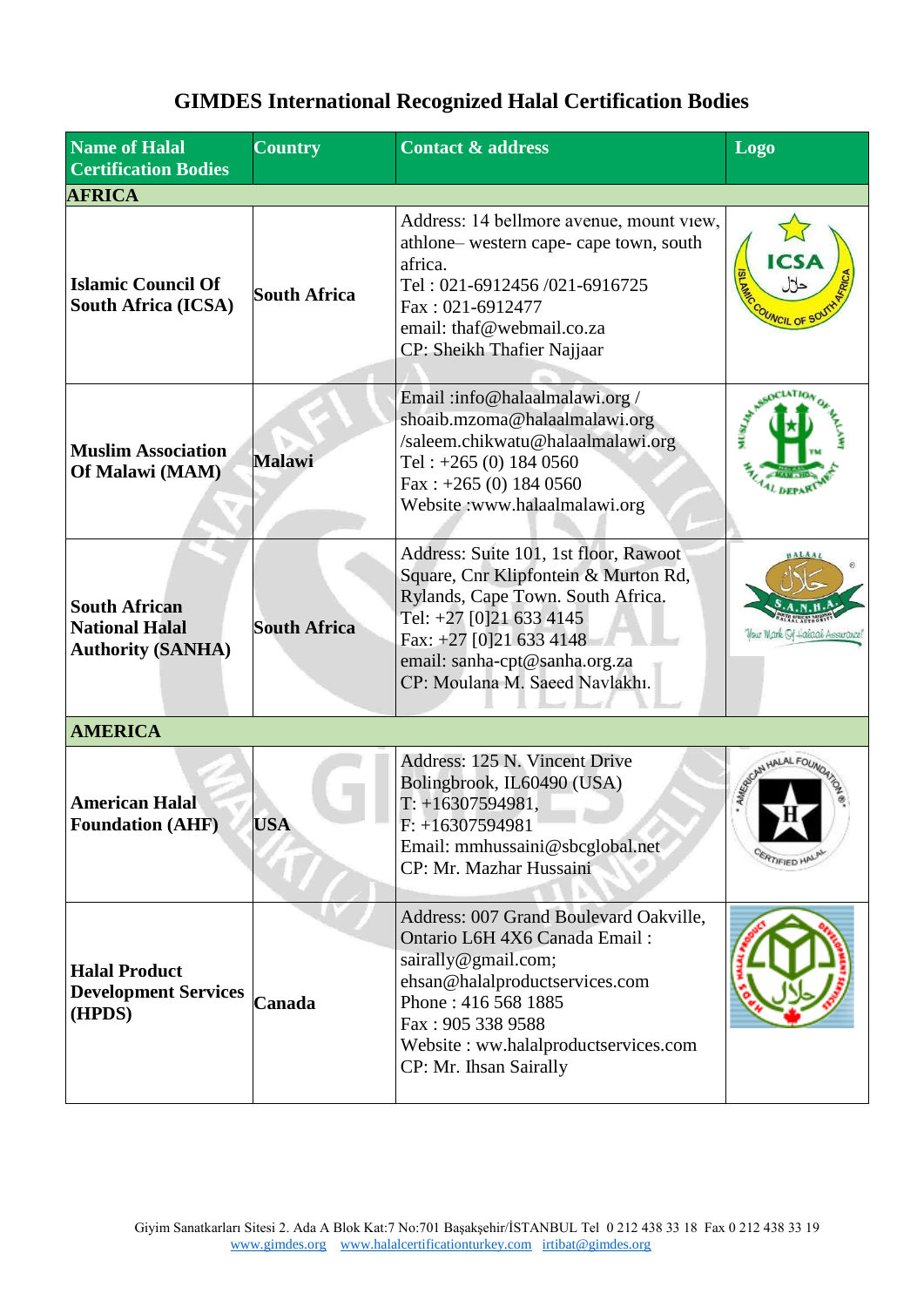| <b>Name of Halal</b><br><b>Certification Bodies</b>                                           | <b>Country</b>     | <b>Contact &amp; address</b>                                                                                                                                                                                                  | Logo       |
|-----------------------------------------------------------------------------------------------|--------------------|-------------------------------------------------------------------------------------------------------------------------------------------------------------------------------------------------------------------------------|------------|
| <b>ASIA</b>                                                                                   |                    |                                                                                                                                                                                                                               |            |
| Islamic Da'wah<br><b>Council of The</b><br><b>Philippines (IDCP)</b>                          | <b>Philippines</b> | Address: Room 400 FUBC Building,<br>Escolta St., Binondo, Manila, 1006<br>Philippines<br>Email: idcp.ph@gmail.com;<br>Phone: $(+632)$ 245 8456<br>Website: www.idcphalal.com<br>CP: Mr. Abdul Rahman R.T. Linzag              |            |
| <b>Islamic Food</b><br><b>Research Centre</b><br>Malaysia & Asia<br><b>Region (IFRC Asia)</b> | <b>Malaysia</b>    | Address: No. 5-10, One Avenue, Dataran<br>Pelangi Utama, PJU 6A, 47400 Petaling<br>Jaya, Selangor, MALAYSIA<br>$+603-77263466$<br>Email: ifrc@halalfoodasia.org<br>CP: Hj. Abdullah Fahim                                     |            |
| Jabatan Kemajuan<br><b>Islam Malaysia</b><br>(JAKIM)                                          | <b>Malaysia</b>    | Address: Aras 1, Blok D7, Parcel D, Pusat<br>Pentadbiran Kerajaan Persekutuan W.P.<br>Putrajaya, Kuala Lumpur, Malaysia<br>$T: +60383150200,$<br>$F: +60388894951$<br>Email: hakimah@islam.gov.my                             |            |
| <b>Jamiat Ulama Halal</b><br><b>Foundation</b>                                                | India              | Address: Imam BADA Compound, Imam<br>Bada Road, Mumbai - 400 009, India<br>$P: +91-22-23735373,$<br>$F: +91-22-23759169$<br>Email: contact@hallacommiteejum-org.<br>Website: Halal.committee-jum.org<br>CP: Gulzar Ahmed Azmi | LAMA HALAL |
| <b>Jamiat Ulama I-Hind</b><br><b>Halal Trust</b>                                              | India              | Address:1 Bahadur Shah Zafar Marg, New<br>Delhi110002, India<br>$P: +91-11-23322197$<br>$F: +91-11-23316173$<br>Email:jamiathalaltrust@gmail.com<br>CP: Niaz Ahmed Farooqui                                                   |            |
| Majelis Ugama Islam<br><b>Singapore (MUIS)</b>                                                | <b>Singapore</b>   | Address: Singapore Islamic Hub, 273<br>Braddeli Road, Singapore<br>$T: +6563591199, F: +6562537572$<br>Email: rahim@muis.gov.sg<br>CP: Mr. Abdul Rahman Lum                                                                   |            |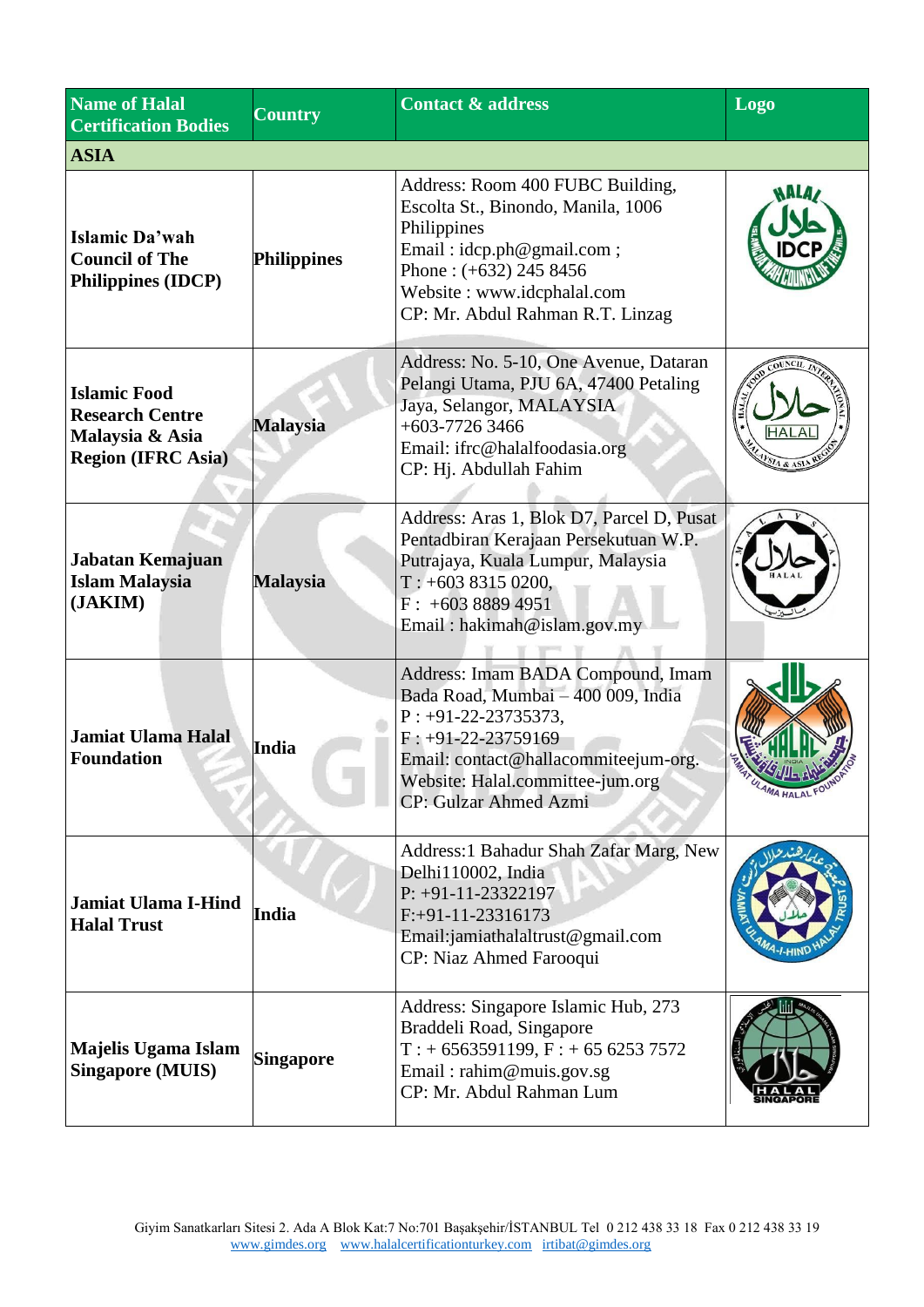| <b>Name of Halal</b><br><b>Certification Bodies</b>                                              | <b>Country</b>     | <b>Contact &amp; address</b>                                                                                                                                                                                            | Logo                                                                                   |
|--------------------------------------------------------------------------------------------------|--------------------|-------------------------------------------------------------------------------------------------------------------------------------------------------------------------------------------------------------------------|----------------------------------------------------------------------------------------|
| <b>Shandong Halal</b><br><b>Certification Service (China</b><br>$SHC$ )                          |                    | Address: 6F North Building No. 86<br>Jianshe Road Shizhong District Jinan<br>China<br>Tel / Fax: +86-531-81767296/69989121<br>Email: i@ehalal.cn<br>Website: www.ehalal.cn<br>CP: Mr. Ibrahim LIU Chuan                 |                                                                                        |
| <b>The Japan Moslem</b><br><b>Association (JMA)</b>                                              | Japan              | Address: Valore Yoyogi, 1004,2-26-5,<br>Yoyogi Shibuya-Ku, Tokyo, Japan.<br>$T: 0081 - 3 - 3370 - 3476$ ,<br>$F: 0081 - 3 - 3370 - 3420$<br>Email: jma@mc.neweb.ne.jp,<br>tayeb41831@gmail.com;<br>CP: Prof. Tayeb Muto |                                                                                        |
| <b>Australia &amp; New Zealand</b>                                                               |                    |                                                                                                                                                                                                                         |                                                                                        |
| <b>Supreme Islamic</b><br><b>Council of Halal Meat</b><br>in Australia Inc. (<br><b>SICHMA</b> ) | <b>Australia</b>   | Address: Unit No. 1/35/37 Harrow Road,<br>Auburn New South Wales 2144- Australia<br>$T: +61296437775,$<br>$F: +61296437776$<br>Email: halal@sichma.com.au<br>CP: Mr. Mughtarulah Sadien                                 |                                                                                        |
| <b>New Zealand Islamic</b><br><b>Processed Foods</b><br><b>Management (NZIPF)</b>                | <b>New Zealand</b> | Address: 7-11 Queens Drive Kilbirnie<br>Wellington 6022, New Zealand.<br>Tel: +64 21 181 4951<br>Email: admin@halal.co.nz<br>CP: Mr. Asif Koya                                                                          | Ocessed Foot                                                                           |
| <b>Europe</b>                                                                                    |                    |                                                                                                                                                                                                                         |                                                                                        |
| <b>Agency for Halal</b><br><b>Standards</b>                                                      | <b>Macedonia</b>   | Address: Cairska No. 52. 1000 Skopje,<br>Republic of Macedonia.<br>$T: +38923117410$<br>$F: +38923117412$<br>halal.bfi $@$ gmail.com<br>CP: Mr. Muahmer VESELI                                                          |                                                                                        |
| <b>Halal Feed And Food</b><br><b>Inspection Authority</b><br>(HFFIA)                             | <b>Netherlands</b> | Address: Neherkade 3140, 2521 VX-<br>The Hague, The Netherlands<br>Tel : $+31-(0)$ 70-364 91 91<br>Fax: $+31-(0)$ 70-364 54 60<br>E-mail: mohamed@halal.nl<br>Website: www.halal.nl<br>CP: Mr. Mohamed M' Hamdi         | HALAL FEED AND FOOD<br><b>HALAL</b><br>TAYYIB<br>الحلال<br><b>INSPECTION AUTHORITY</b> |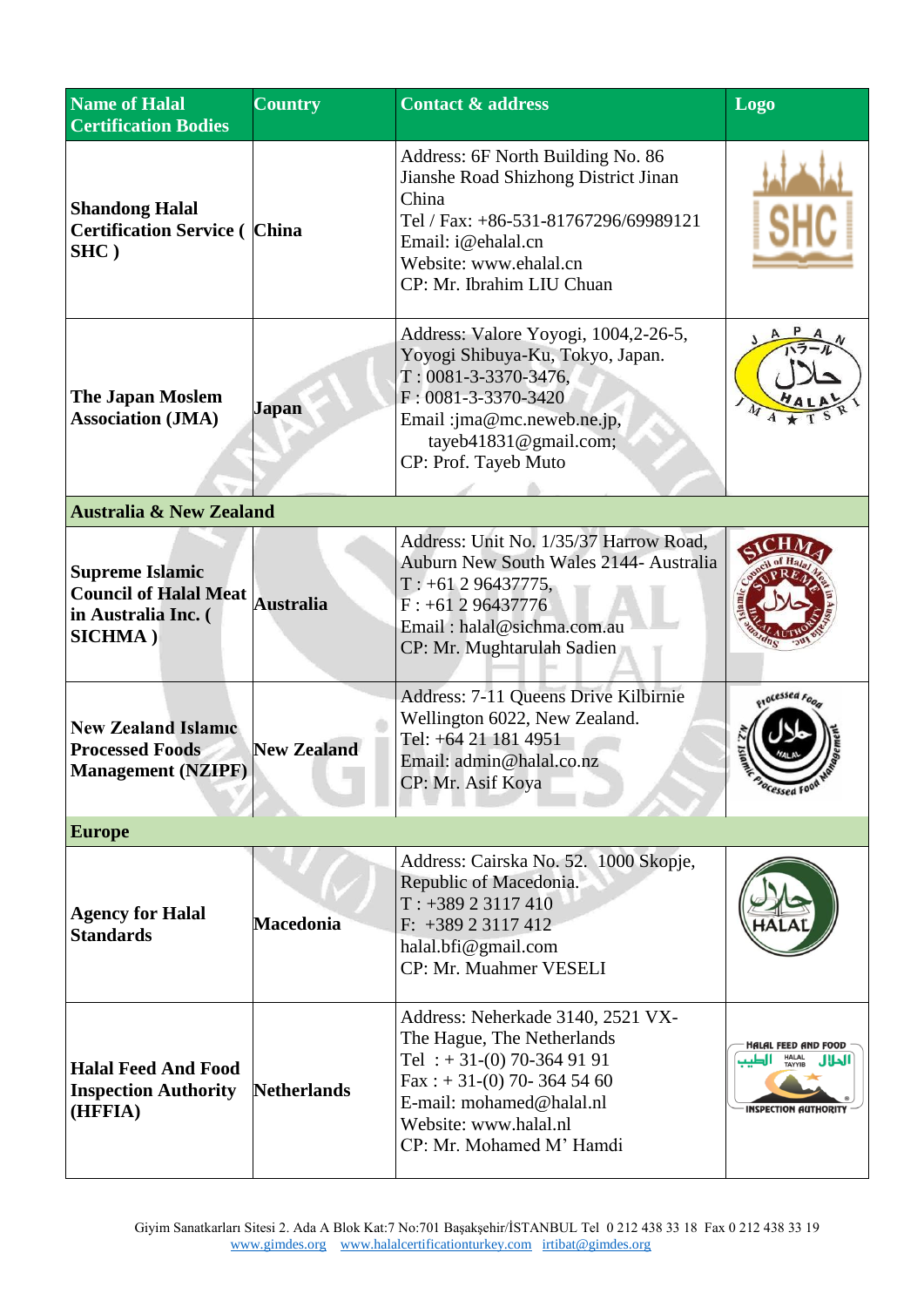| Name of Halal<br><b>Certification Bodies</b>                              | <b>Country</b>     | Contact $\overline{\mathbf{x}}$ address                                                                                                                                                                                            | <b>Logo</b>                                                                                     |
|---------------------------------------------------------------------------|--------------------|------------------------------------------------------------------------------------------------------------------------------------------------------------------------------------------------------------------------------------|-------------------------------------------------------------------------------------------------|
| <b>Halal Control GmbH Germany</b>                                         |                    | Address: Stahlstr. 44, D-65428<br>Ruesselsheim, Germany<br>Tel: +49 6142 301 987-0<br>Fax: $+496142301987-29$<br>Email: info@halalcontrol.de/<br>mtatari@halalcontrol.de<br>Website: www.halalcontrol.eu<br>CP: Mr. Mahmoud Tatari | HALAL CONTROL                                                                                   |
| <b>Halal Food Authority</b><br>(HFA)                                      | UK                 | Address: 3rd Floor, Balfour House 741<br>High Road London N12 0BP, UK<br>Email: info@halalfoodauthority<br>Web: www.halalfoodauthority.com<br>CP: Mr. Amir Masoom                                                                  | APPR<br>HALAL FOOD AUTHOI                                                                       |
| <b>Total Quality Halal</b><br><b>Correct Certification</b><br>(TQHCC)     | <b>Netherlands</b> | Address: PO. BOX. 179, 2300 AD Leiden,<br>Nederland<br>$T: +31715235770,$<br>$F: +31715235771$<br>Email: info@halalcorrect.com<br>CP: Mr. Abdulfatteh Ben Ali-Salah                                                                | <b>HalalCorrect</b>                                                                             |
| <b>World Halal</b><br><b>Authority (WHA)</b>                              | <b>Italy</b>       | Address: Via Gaetano Salvemini, 09, Italy<br>Phone: +39 0236587564<br>Fax: $+390295441130$<br>Email: info@wha-halal.org<br>CP: Mr. Mohamed Elkafrawy                                                                               | هيئة الحلاز<br>الدوك<br>World Halal<br>Authority<br>ww.wha-halal.org                            |
| <b>Halal International</b><br><b>Authority (HIA)</b>                      | <b>Italy</b>       | Address: Via Antonio de Ferraris, 65,<br>Bari, Italy<br>Telephone: +39 080.5216724<br>Email: admin@hiacert.org<br>CP: Mr. Mohamed Elkafrawy                                                                                        | الهيئة العالمية للحلال<br>Halal<br>International<br>Authority<br>HIA<br><b>WWW.HALALINT.ORG</b> |
| <b>European Centre of</b><br><b>Halal Certification</b><br>(Halal Greece) | Greece             | Address: Velissariou 41-B<br>Xanthi - P.C. 67131 - Greece<br>Mobile: +30 6978111133<br>Tel: +30 2541 402187<br>Website: www.halalgr.org<br>E-mail: halal@halalgr.org<br>C.P.: Mr. Abdulhalim Dede                                  | <b>HALAL GREECE</b>                                                                             |
|                                                                           |                    |                                                                                                                                                                                                                                    |                                                                                                 |